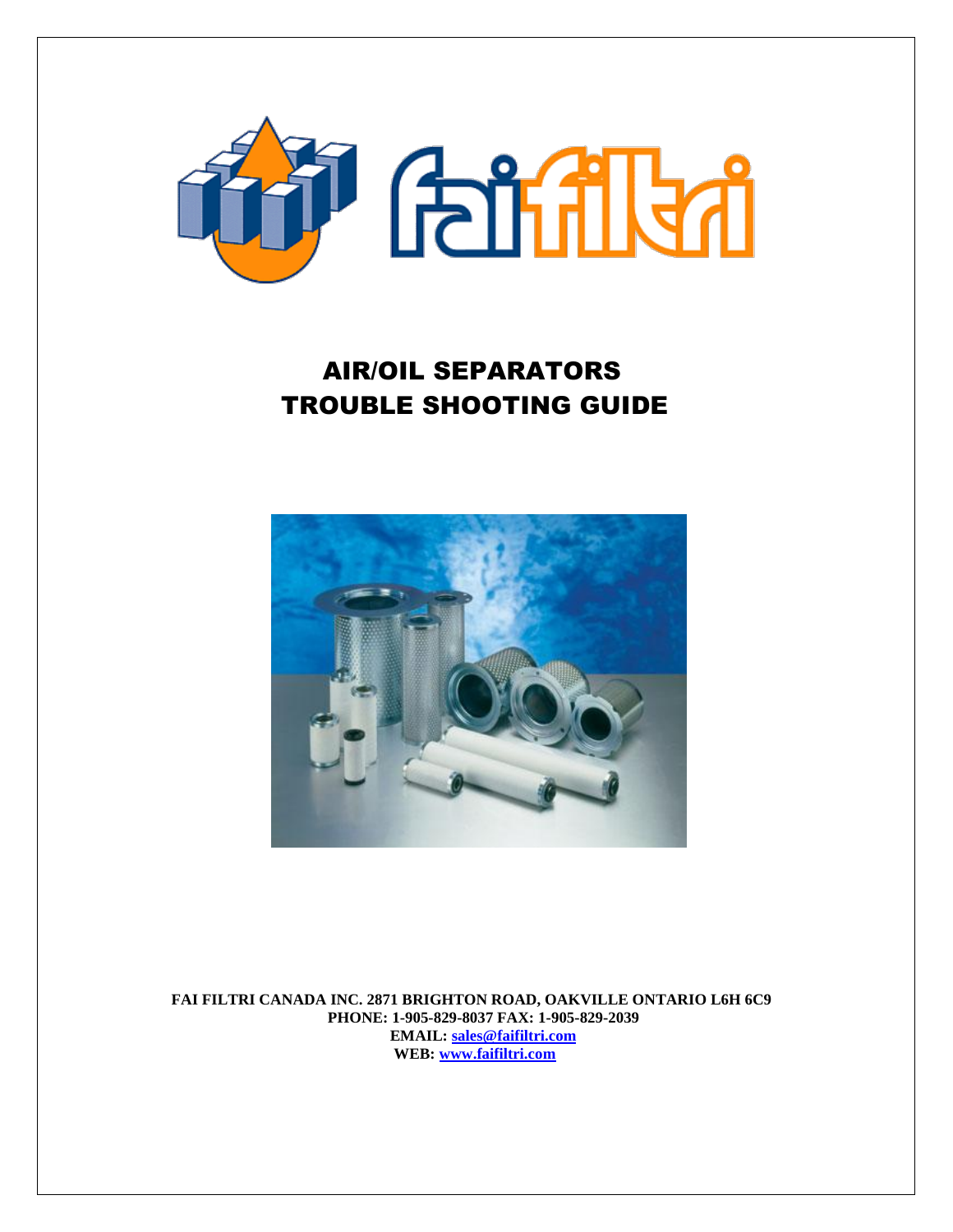# *INDEX*

# Air / Oil Separators – Apparent Failures

# **Cause Paragraph**  Compressor Design 1.45, 1.47, 1.48 Condensate 1.30 Differential pressure – 1.46 **Measurement** Earthing 1.42 - 1.43 Electrical 1.40 Failure Analysis 2.1 - 2.9 Minimum Pressure Valve 1.33 Oil 1.14 – 1.19 & 1.2– 1.29 Oil Level 2.20 – 1.22 Operation 1.23, 1.34 – 1.39, 1.41 Pollution – Environmental 1.49 – 1.51 Scavenge Line 1.1- 1.12 Separator – Incorrect 1.44 Shellac, dust, dirt 1.13 Sonic Orifice 1.31 Splash Plate 1.32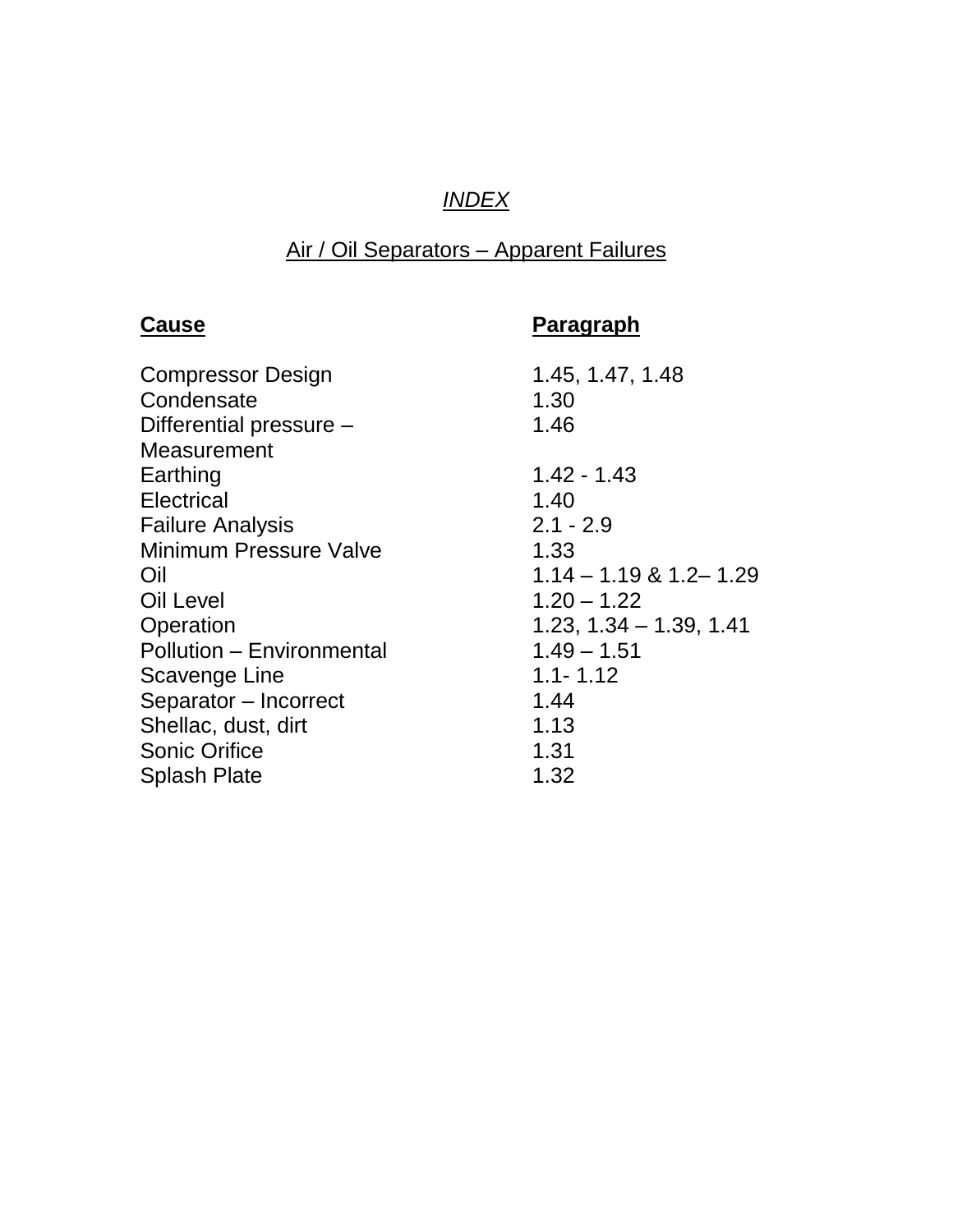# **Air / Oil Separators Used in Rotary Compressors**

# **Apparent Failures**

Often one hears "the separator has failed, there is oil carry over from the compressor!" Careful investigation can reveal that:

- rarely is a "failed" separator due to the separator itself and
- a "failed" separator is the end result, not the cause, in the majority of instances.

#### **1.0 Causes of failures/ apparent failures**

#### **1.1 Scavenge line too short**

Scavenge line does not reach into internal bowl at the base of the separator. Result: high oil carry over

#### **1.2 Scavenge line too long**

End of scavenge line seats against base of bowl forming a seal. No oil, or an insufficient quantity is sucked up by the scavenge line. Compressor manufacturer's gap clearance is normally 1 to 2 mm alternatively, ensure tapered cut to end of scavenge line. Result: high oil carry over

#### **1.3 Scavenge line blocked with dirt** Result: high oil carry over

#### **1.4 Scavenge line filter blocked**

Some compressor models are fitted wit a small stainless steel mesh filter at some point in the scavenge line which is to be cleaned on a regular basis. If not cleaned the filter will block resulting in no scavenge action. Result: high oil carry over.

#### **1.5 Scavenge line cracked / damaged**

Allows atmospheric air to be ingested and insufficient or no oil removed from separator.

Result: high oil carry over.

# **1.6 Scavenge line dented**

This restricts scavenging action by not allowing a sufficient quantity of oil to be removed. Result: high oil carry over.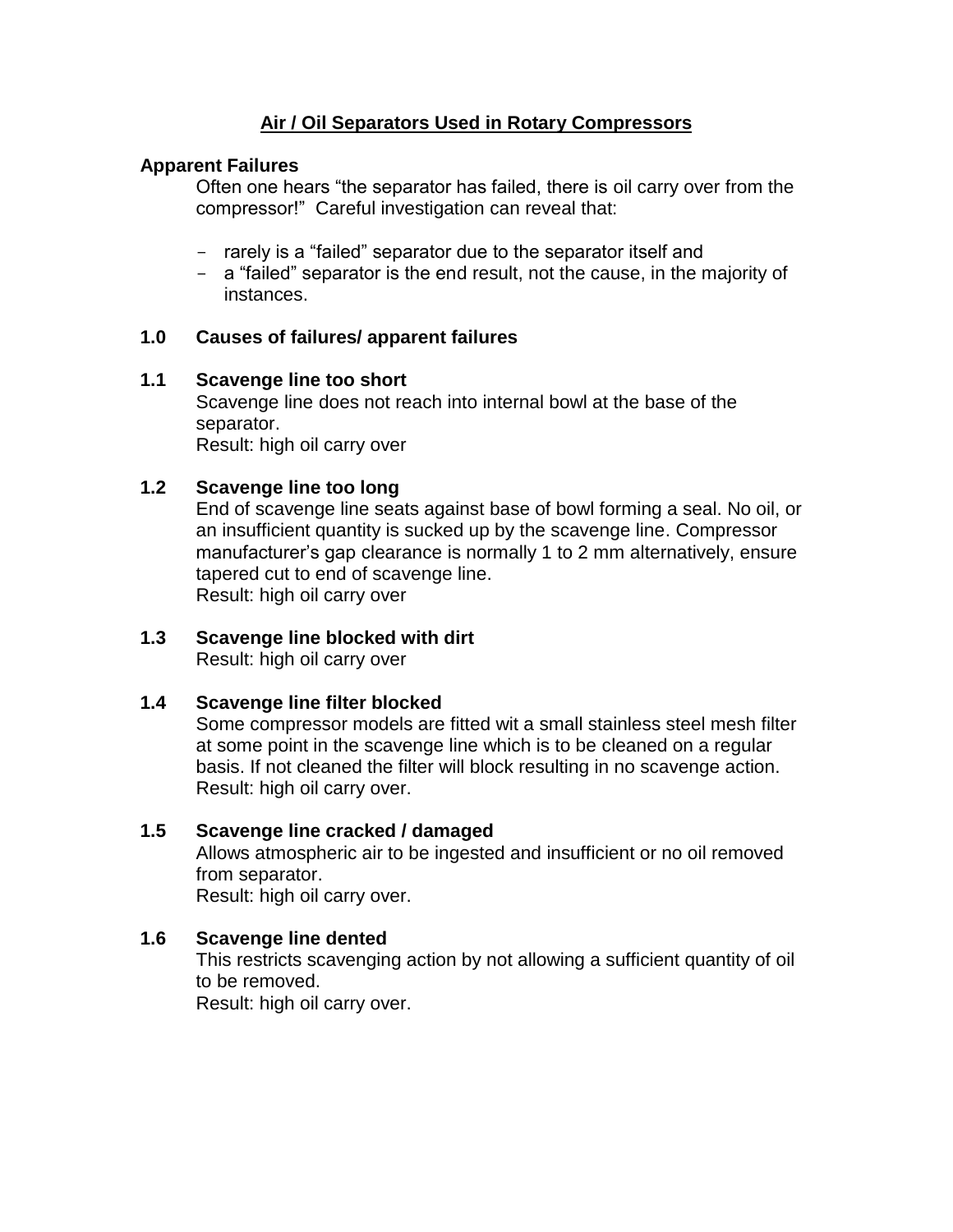#### **1.7 Scavenge line bent due to mishandling**

Be careful not to bend the scavenge line when removing the air / oil separator tank flange and placing it on the floor. A bent scavenge line will not be able to remove oil from the separator. Result: high oil carry over.

#### **1.8 Scavenge line ferrule at air/oil separator tank flange**

If the ferrule does not form a tight seal, air instead of oil will be sucked up by the scavenge line.

Result: high oil carry over

#### **1.9 Scavenge line restricting orifice**

Some, not all, compressors have such and orifice installed at some point in the line. It is a small item and in dark compressor rooms when dismantling the scavenge line it can unknowingly be dropped / lost.

#### **1.10 Scavenge line ID**

It is not unknown for compressors of the same make and model to have different diameter scavenge lines. Those with a smaller internal diameter will scavenge less oil than those with a larger internal diameter. Result: higher oil carry over.

#### **1.11 Multi scavenge line**

Some compressor models have two scavenge lines both with in line small sintered bronze filters. When one filter becomes blocked it is often removed which then creates an imbalance of pressure between the scavenge lines resulting in oil carry over. Note: if the filters are replaced by orifice plates then both orifices must be of the same diameter. Result: high oil carry over and saturation of separator if scavenge line pressures not equal.

# **1.12 Scavenge line incorrectly connected**

After improper compressor repairs it has been known that the discharge end of the scavenge line was connected to the pressure side of the airend instead of the suction side. Compounding the error was the fitting of a non-return valve in the scavenge line. Result: high oil carry over.

#### **1.13 Shellac, dust, dirt or other particles in oil circuit**

Typically a compressor air filter has a 25 micron rating, an oil filter 10 micron and an air / oil separator a 3 micron rating. Especially in dirty environments due to the fineness of the separator filter media it becomes a receptacle for particles not captured by the air or oil filter. The separator becomes clogged.

Result: rapid increase in differential pressure can result in separator implosion.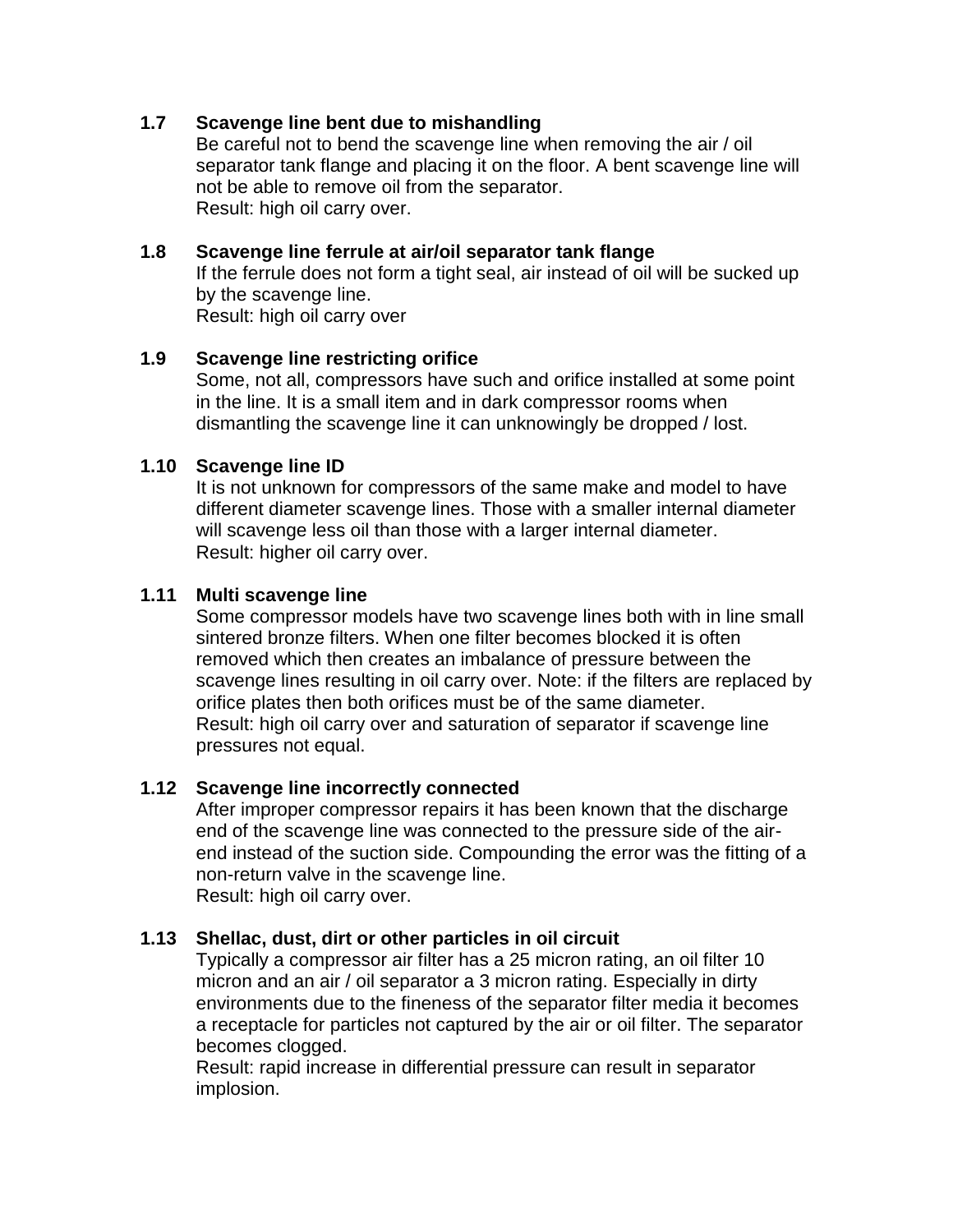#### **1.14 Storage and handling of new oil**

The oil should be stored away from sources of industrial contamination. The dispensing equipment (funnel and containers) must be clean. Partially emptied containers must not become fouled. Contamination of new oil will block the separator.

Result: high differential pressure.

#### **1.15 Foaming oil**

Oil that has a tendency to foam or regular compressor oil that foams for some other reason causes excess oil to pass through the separator. Foaming causes the separator to become saturated. A saturated separator also has a higher differential pressure.

Result: high oil carry over and higher differential pressure

#### **1.16 Mixed oils**

This occurs often in error and can also occur when changing from one brand to another and not all the original oil is drained. Some compressors have 5 drainage points. Draining only from the air/oil separator tank and oil cooler is definitely not sufficient for models that also have a gear box, a check valve housing and oil stop valve housing drain points. Mixed oils cause foaming (and often worsen damage). Avoid using the same funnel and containers for different oils.

Result: high oil carry over prior to blockage of separator

#### **1.17 Mixed oils of same make**

Some compressor manufacturers sell different branded oils for their stationary and mobile compressors. If these are mixed in error, by topping up or other reason, foaming will occur. Result: high oil carry over.

#### **1.18 Degraded Oil**

New oil of the correct type and viscosity is chemically altered by rusted containers and results in foaming.

Result: high carry over and rapid rise in differential pressure.

#### **1.19 Incorrect oil**

Can block the separator or pass through the separator in uncontrolled volume.

Result: rapid rise in differential pressure leading to collapsed separator or high oil carry over.

#### **1.20 Compressor over filled with oil**

This reduces the distance between the top of the oil level and the bottom of the separator.

Result: high oil carry over.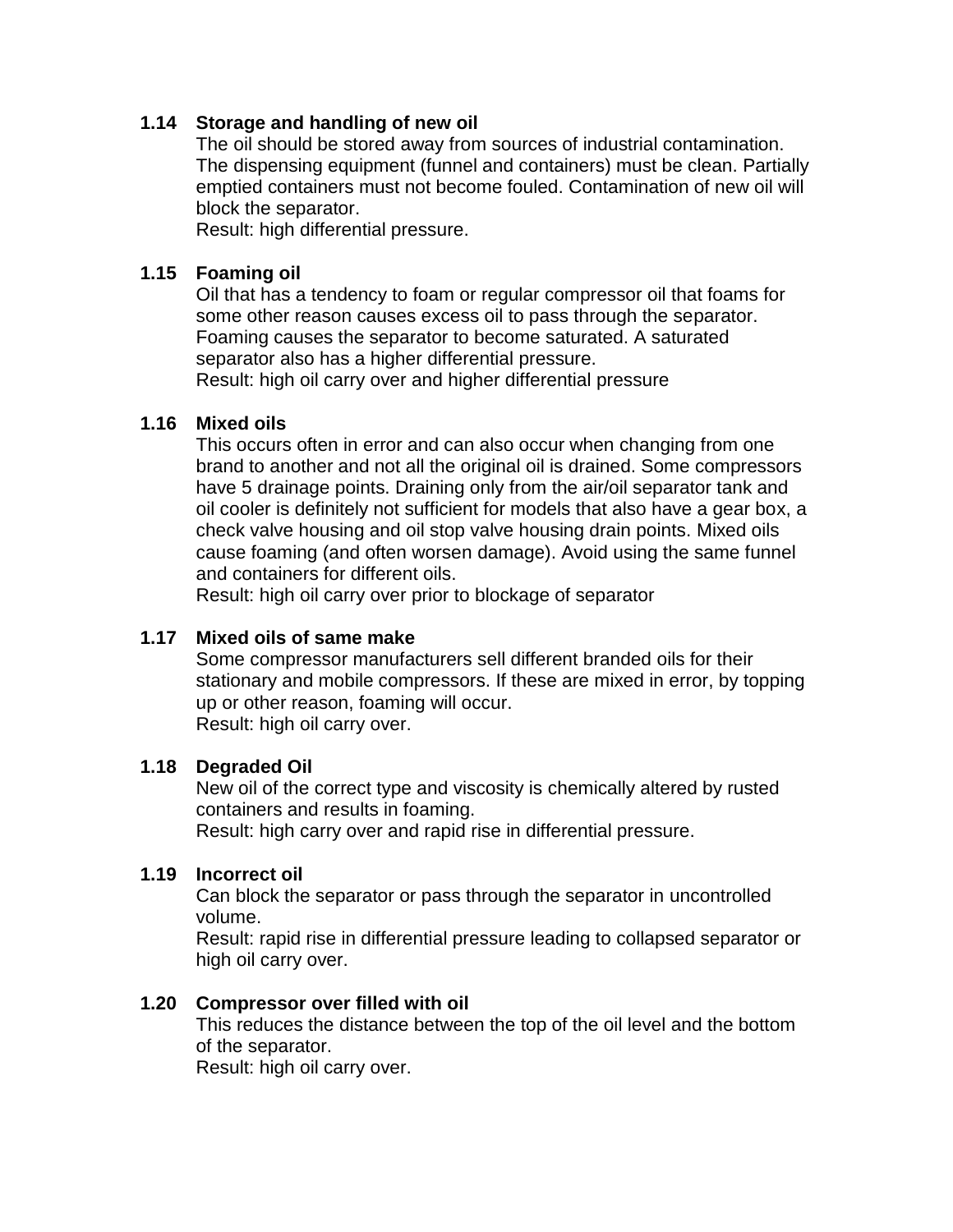#### **1.21 Position of oil level indication mark**

With some models of compressors it is possible to fit the oil sight glass up side down. In such instances the marking on the sight glass will be at the wrong position and the compressor will be overfilled with oil. Result: high oil carry over

#### **1.22 Oil level – sight glass**

If the full length of the sight glass is filled with oil then the compressor is also overfilled with oil. This is not an unusual occurrence with mobile compressors.

Result: high oil carry over.

#### **1.23 Mobile compressor – angle of operation**

All compressors are designed to operate in a horizontal position. Some manufacturers allow an operating angle up to a maximum of 15 degrees. Care is to be taken that the manufacturer's limit is not exceeded. Not only will it have an adverse affect on the life of the diesel engine but there may also be an increase in oil carry over.

#### **1.24 Synthetic oil used in compressors previously running on mineral oil**

PAO and other synthetic oils have a cleaning effect on compressors previously using mineral oil (which includes branded specialized screw and vane compressors oils which are mineral based). The cleaning effect of synthetics quickly develops a sludge which blocks both the oil filter and separator. Seek advice as to the flushing procedure, initial and subsequent filter changer interval and so on from the synthetic oil supplier **before** switching oils. For instance, it is probably advisable to change the oil filter at both 100 and 250 hours after first fill with synthetics and then revert to standard change intervals. It may also be advisable not to change the separator when initially filling with synthetic but at 100 or 250 hours as the separator will become blocked anyway. This would save the cost of one separator; providing that the synthetic supplier is satisfied that the residue mineral oil in the separator media will not adversely affect the synthetic fluid.

Result: blocked separator, in sever instances a collapsed separator.

#### **1.25 Use of incorrect synthetic oil**

Use in rotary compressors of certain makes of synthetic oil developed for reciprocating compressors caused development of sludge. Generally, oil injected screw compressors use a viscosity grade 46 oil whilst reciprocating and vane compressors generally use viscosity grade 100. Result: increasing differential pressure leading to blocked separator.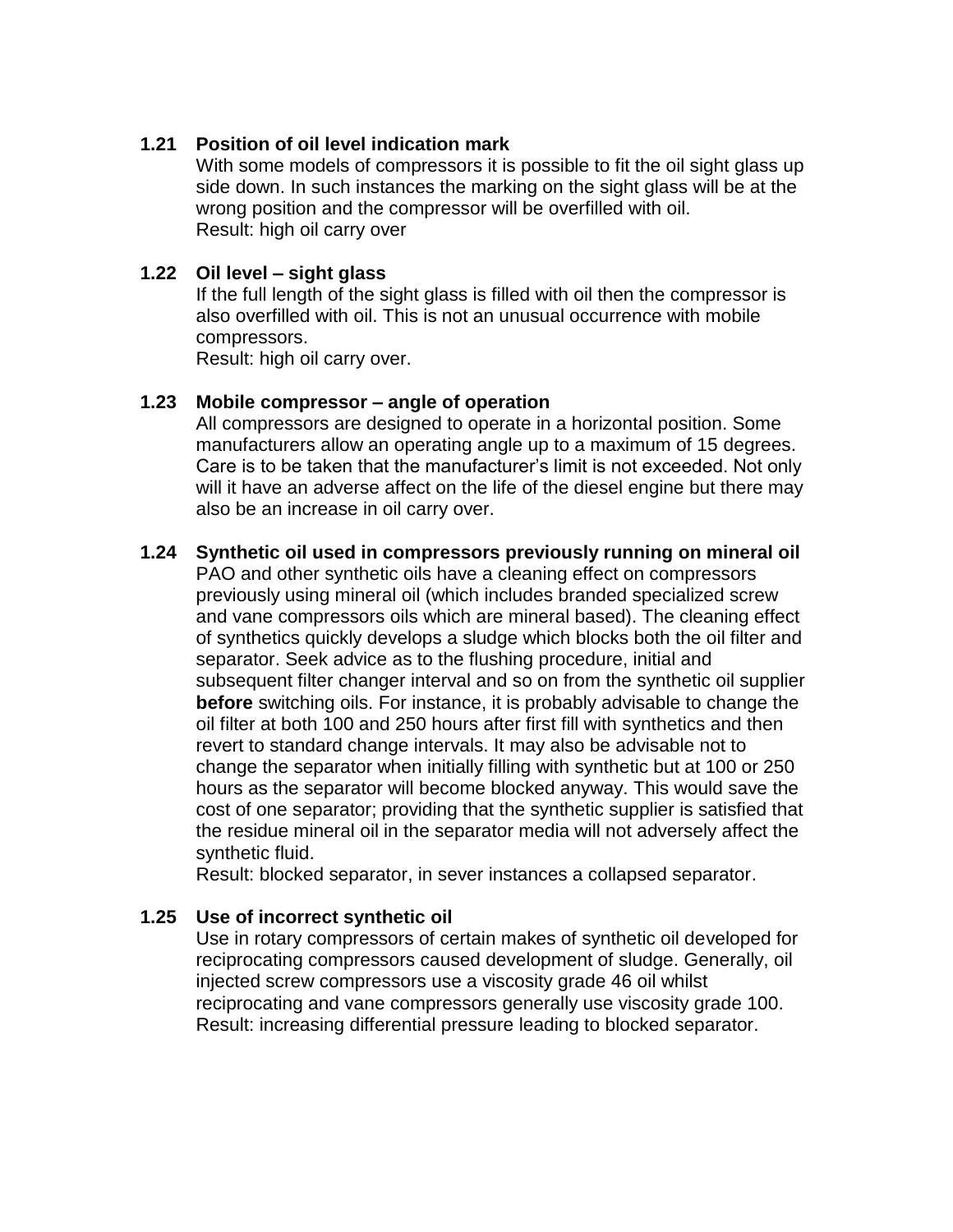#### **1.26 Use of correct synthetic oil**

In one instance an unexplained phenomenon with aging synthetic lubricant. Although perfect in all respects according to regular laboratory tests, blocked separators age exponentially. This case involved an 8000h life lubricant, a sample being lab tested every 1000 h, oil filter changed every 2000 h; initial separator were changed and the separator life with the new lubricant was normal at 4000 h, however, the cycle repeated itself. All separators sourced from the compressor OEM. Later, however, with the end user deliberately trying to conceal information it did become known that the atmosphere was polluted with an undetermined bacteria that had adversely affected mineral oil in adjoining compressors of a different make but with no apparent affect on the synthetic lubricant – or had it? Perhaps there was another unknown exterior factor. The lesson learnt is to be on the look out for the unexpected.

#### **1.27 Oil change interval**

The importance of oil change interval can not be over stressed. The compressor manufacturer's recommended change interval is not to be exceeded. In fact, when elevated operating temperatures occur or in dusty and dirty environments or where there are gaseous pollutants; the oil must be changed at shorter intervals than that recommended under clean conditions. For instance, the life of a mineral oil decreases by half when operating at 110 ºC. Vane compressors are particularly severe on oil. Degraded and dirty oil blocks the separator.

Result: high differential pressure and reduced separator life.

#### **1.28 Oil samples**

If taken from the oil cooler or separator tank drain hose, then allow 2 to 3 litres to be drained before taking a sample for analysis. The oil in the drain hose does not circulate in the compressor and therefore the analysis reading would be inaccurate. The sample should be taken within 10 minutes of stopping the compressor.

Result: As the separator and oil filter are being blocked by contaminated oil the differential pressure increases.

It is also advisable to analyze new oil deliveries to compare with the suppliers standard specification.

#### **1.29 Operating temperature**

Rotary compressors running on synthetic oil operate at a temperature some 10 ° C lower than using mineral oil.

The higher the operating temperature the higher the oil carry over. Result: shorter separator life and higher oil carry over with high operating temperature.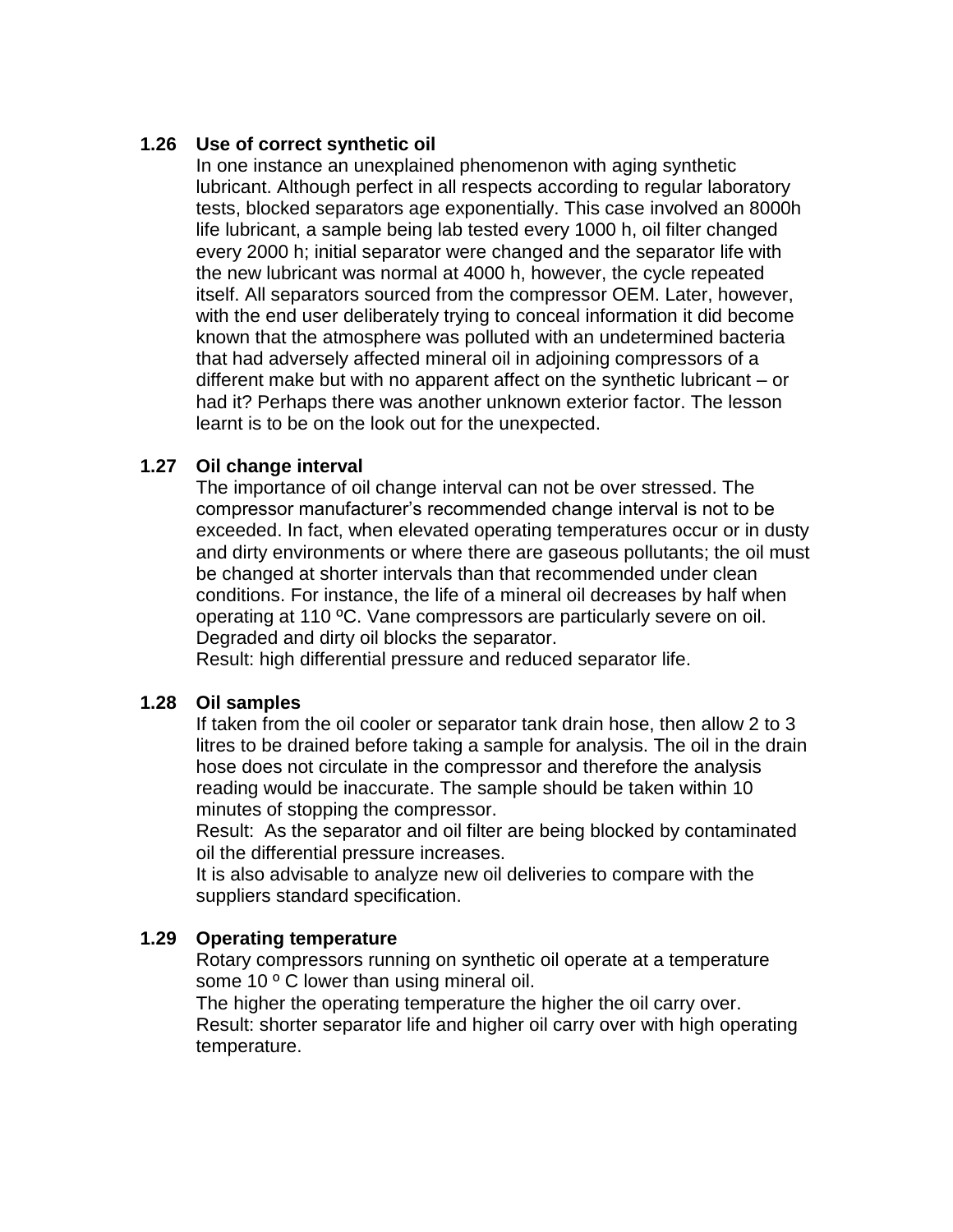#### **1.30 Condensate in oil system**

A build up of condensed water in the compressor lube system contaminates and accelerates oil degradation leading to blockage of the separator. Condensate build up is particularly pronounced in hot and humid coastal areas during compressor part load or no load operation. Result: increasing differential pressure leading blocked separator.

#### **1.31 Sonic orifice**

Fitted on the outlet side of the air / oil separator tank on a few compressor models and under certain circumstances causes an indication of a high differential pressure – even on start up with a new separator. Result: immediate high differential pressure.

#### **1.32 Splash plate**

Depending upon design, some compressor models have splash or drip plates / shields either as an integral part of the separator tank or fitted to the separator. They are not to be removed.

Result: high oil carry over and / or premature failure of separator if splash plate not correctly fitted or omitted.

#### **1.33 Minimum pressure valve setting**

In certain compressor models it has been noticed that there is an oil carry over when the compressor is operating at normal working pressure. By raising the minimum pressure valve stetting to approx 5,8 bar eliminates oil carry over.

Result: high oil carry over in certain models with minimum pressure set too low.

#### **1.34 Extended idle / off load periods**

This is often apparent with mobile compressors and stationary compressors with long off load periods which causes the separator to become saturated.

Result: high oil carry over for short period when compressor comes on load.

#### **1.35 Extended load periods**

In cases where the compressed air consumption is so high that the compressor is unable to maintain it's normal working pressure, that is the gauge pressure may be in the range of say 3 to 5.5 bar, then after a short time of about 15 min it will be noticed that there is oil carry over. Once the compressor operates at its normal working pressure the oil carry over will cease.

Result: high oil carry over whilst compressor working pressure is too low.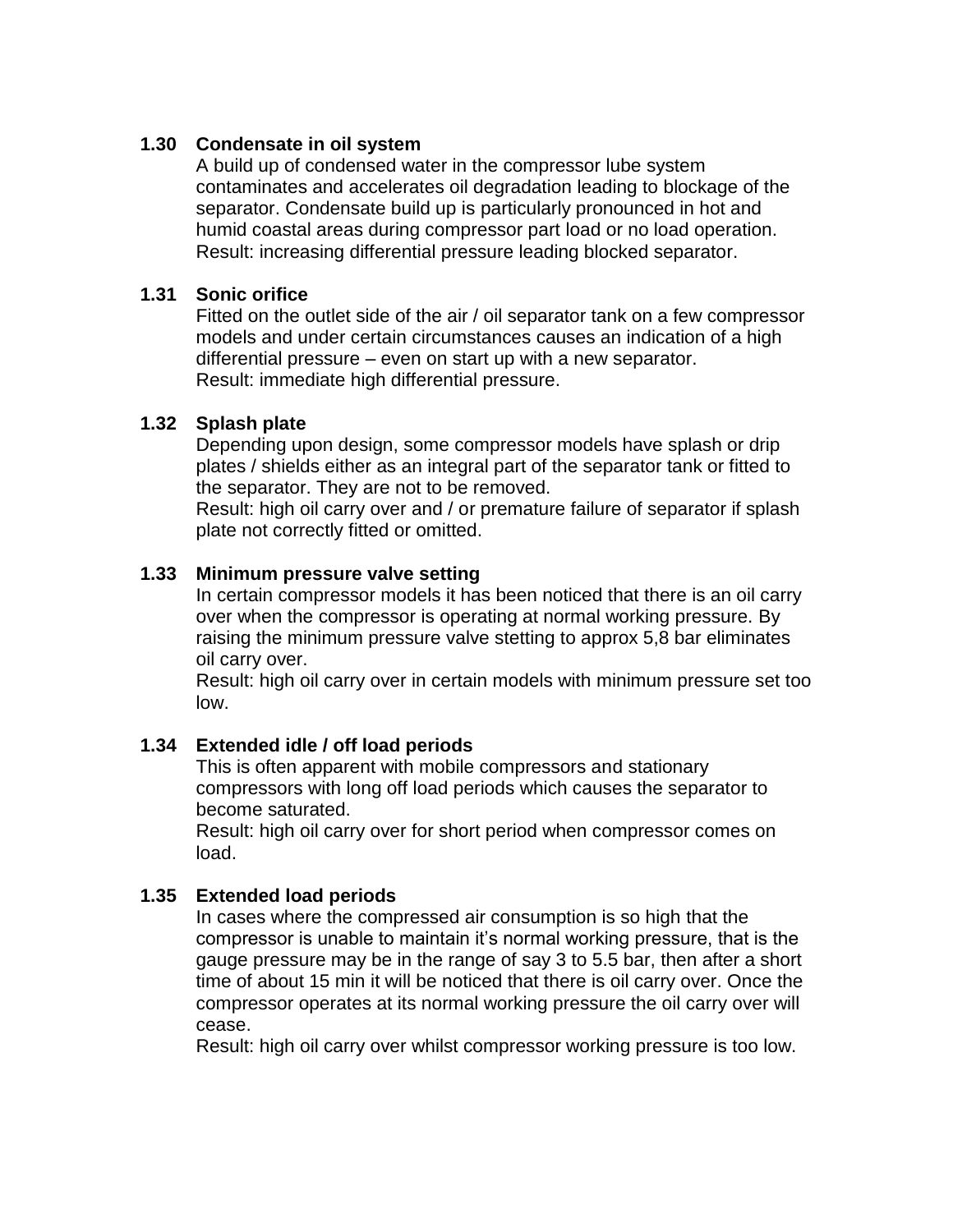#### **1.36 Vibration / harmonics / oil cavitation – spin-on separators**

Noticeable in 37 KW and larger rotary screw compressors utilizing spin-on type air / oil separators is vibration of the separator itself and in severe cases leads to casing rupture. As there are no moving parts in a spin-on separator the cause is extraneous. The latest spin-on separators have been redesigned to accommodate this phenomenon. It has not yet been noticed with rotary vane compressors.

#### **1.37 Air usage applications**

Certain applications, such as forge hammers, consume significant volumes of air rapidly but intermittently. This causes the separator to become saturated and may result in separator rupture (and over extended periods, breakage of the minimum pressure valve). Result: high oil carry over, collapsed or ruptured separator.

#### **1.38 Operational – isolating valves**

Creating a quick differential pressure by opening a discharge valve too rapidly may cause a separator to implode and or rupture. Result: high oil carry over or a major spill if ruptured.

#### **1.39 Operational – stopping compressor**

Only shut down a compressor using the stop button on the compressor control panel. This is for most compressors, a 30 second time delayed stop allowing the compressor to first unload and then partly release compressed air pressure in the air / oil separator tank. When a compressor is switched off at the MCB or by using the emergency stop button (if fitted) the separator will flood.

Result: high oil carry over, collapsed or ruptured separator.

#### **1.40 Electrical power failure**

This will have the same effect as the described above under Operational – stopping compressor.

#### **1.41 Testing regulating system on off line compressors**

Rapidly opening and closing the air discharge valve will lead to saturation (or in the worse case – rupture) of the separator. Result: high oil carry over.

#### **1.42 Earthing - compulsory**

Separators designed to be earthed but not correctly earthed in the field may lead to an internal flash.

Result: burnt out separator, soot (thick grained) in the separator tank and possibly other mechanical damage.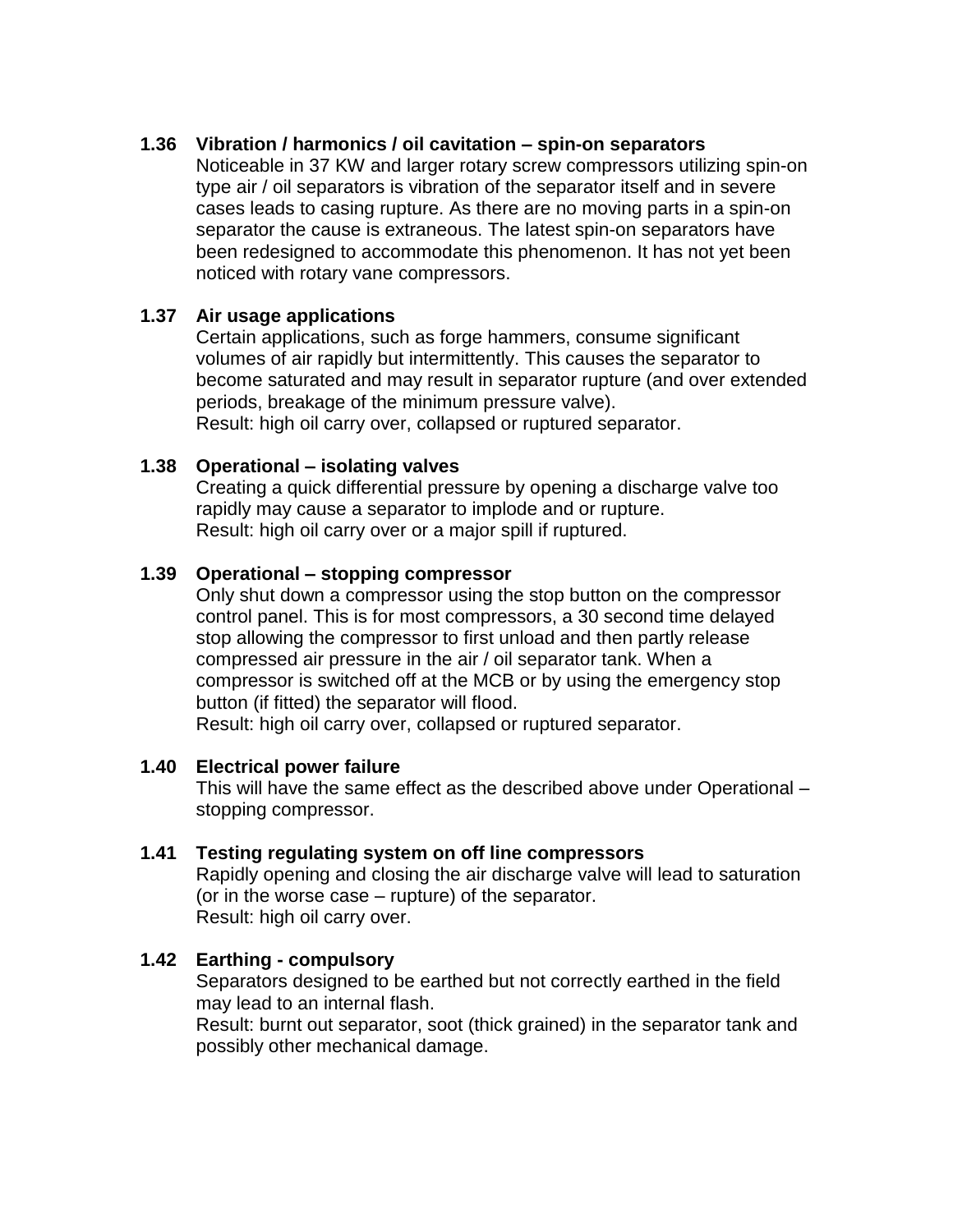#### **1.43 Earthing – non-obligatory**

Some vane compressors as standard have no provision for earthing. No problem is experienced with aluminum housings but flashes can occur in compressors with cast iron housing.

Result: a burnt out separator in a cast iron housing vane compressor can be expected if not earthed. Separators with O-ring sealing are preferable to those with gaskets. More care is required to fit the O-rings correctly to avoid oil carry over.

#### **1.44 Incorrect separator**

In instances of expediency an incorrect separator may have been used. For instance, two separators of identical dimensions apart from a protruding scavenge bowl (dome), one being of the correct design for the particular model of compressor the other not. The incorrect design affects the flow characteristics of the air / oil mixture after entering the separator tank and causes the separator element to become saturated with oil. Result: high oil carry over and high differential pressure.

#### **1.45 Incorrect separator tank**

Occasionally a re-built compressor is assembled with an under sized air / oil separator tank.

Result: high oil carry over.

#### **1.46 Measurement of separator differential pressure**

This can only be measured when the compressor is on-load. (There is a nil differential reading on no-load so the condition of the separator can not be determined.)

#### **1.47 Separator life / compressor model**

Often a particular separator fits a number of models in a compressor range. Under identical conditions, the separator life is longer in the smaller model than in the larger model. For example, the life of a separator in a GA808 will be longer than that in a GA1408. Likewise, the life will be longer in a ML90 than in a ML150.

#### **1.48 Separator life / compact compressor design**

Driven by production costs, space / foot print reduction and in some instances installation of a dryer within the compressor canopy there is a growing tendency of using smaller air / oil separator tanks. This means that physically smaller separators are used in late model compressors than compared to compressors of the same capacity of yesteryear. A separator's flow capacity is determined by its surface area. At the same air flow a physically smaller separator has a shorter life.

This is being experienced in the field by the compressors manufacturers of certain compact designs.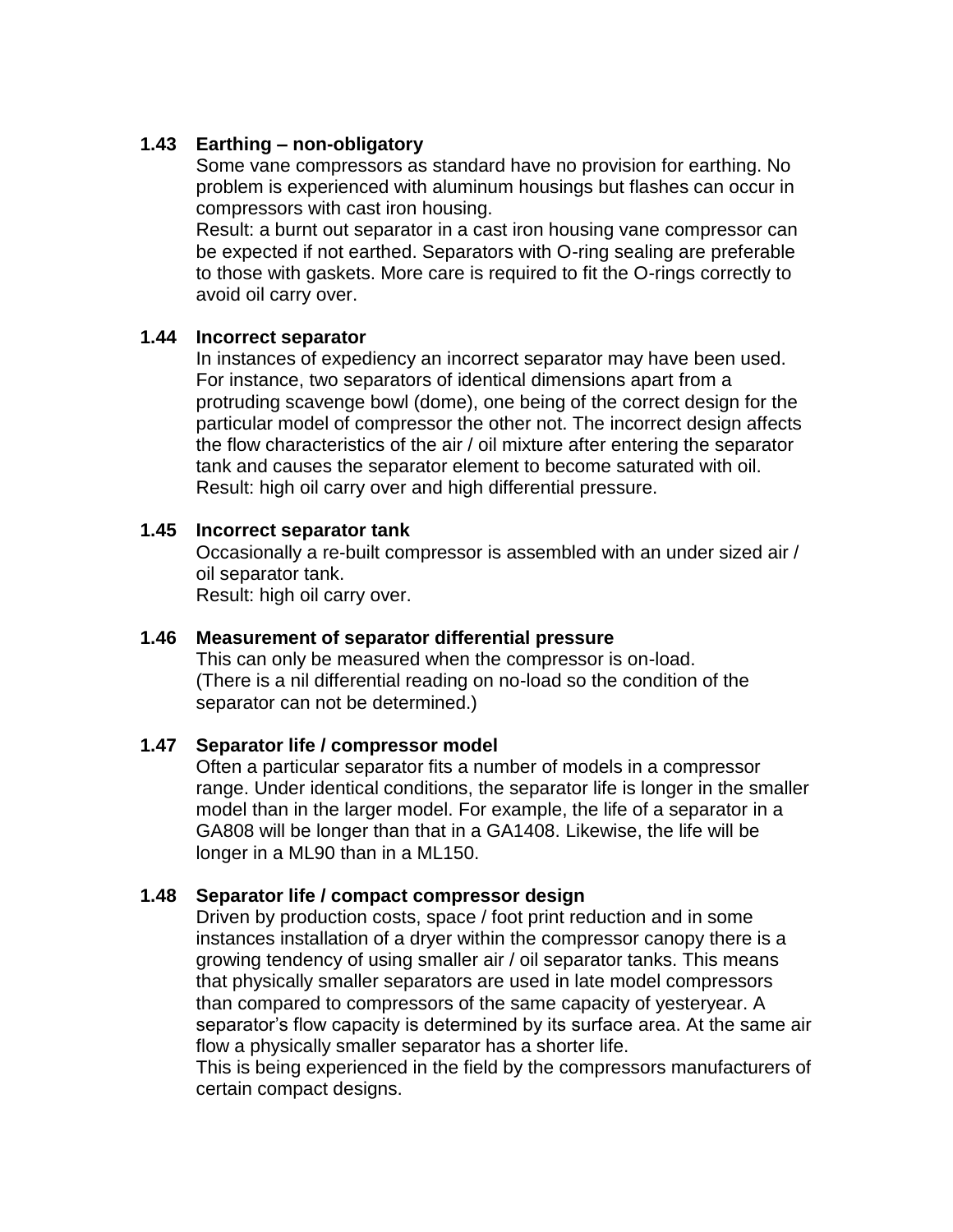Result: reduced separator life in "compacts" compared with previous compressor models of same air flow capacity.

#### **1.49 Environmental pollution – ammonia**

Some separators are fitted with an outer sock which tends to disintegrate, when subjected to certain pollutants, migrating to block the inner filter media. Similarly, the pollutants may degrade the media layers. Result: high differential pressure / or high oil carry over.

**1.50 Environmental pollution – aggressive / corrosive chemicals** Aggressive chemical vapours taken in by the compressor cause a degradation and breakdown of the filter media. Result: high oil carry over.

#### **1.51 Environmental pollution – cleaning fluids**

Fumes from ammonia and chlorine based fluids used to clean compressor rooms are taken in by the compressor causing degradation of the oil and blockage of the separator Result: high oil carry over.

#### **1.52 Other instances of explosions / flash fires**

In these instances the separator should be destroyed and never reused. Explosions, to our knowledge, have not occurred in compressors which do not utilize copper and brass components – oil lines, bearing cages and so on. An explosion on start up, normally on a cold morning, is due to an increase in oil viscosity impeding oil flow to the air-end where temperature rises dramatically within a few revolutions of the rotors.

An explosion / flash fire can occur on start up if the discharge air valve is closed and the regulation system is too sluggish to off load the

compressor, larger compressors being more prone to this phenomenon. An explosion / flash fire can also occur during operation with elevated operating temperature due to low oil level or air intake air filter restriction or increase in pressure ratio or faulty oil thermostatic valve.

On some models clogged oil filters can eliminate oil flow to the gear box when the compressor is un-loaded causing a flash fire or worse when the compressor loads.

Result: burnt separator being the result not the cause of the explosion. It has been noted that synthetic PAO lubricants greatly reduce the frequency of explosions and flash fires.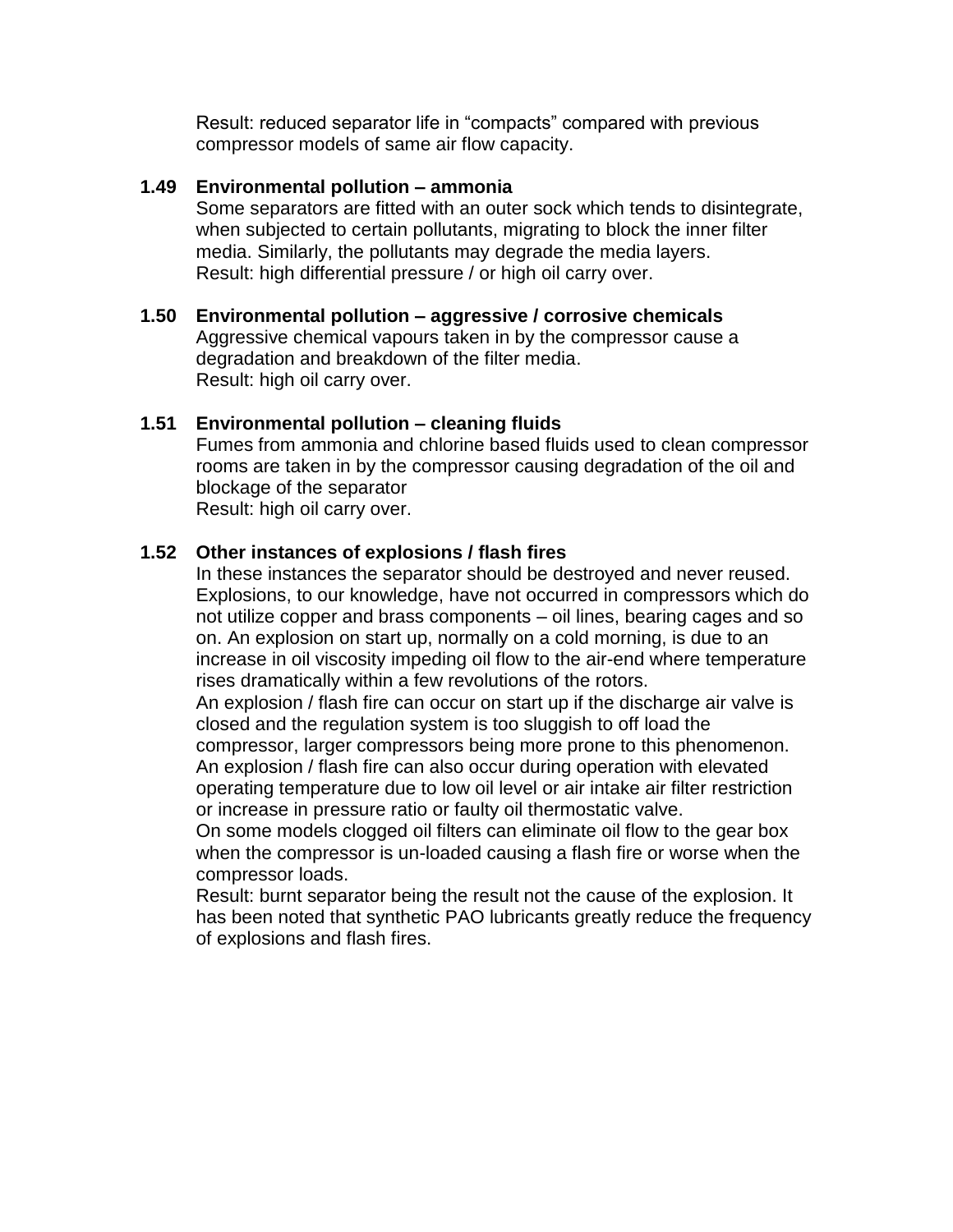# **2.0 Analysis of separator "failures"**

#### **2.1 Oil residue inside separator**

More than 5 mm of oil in the internal base / bowl of the separator is due to a fault in scavenging.

Determine cause of fault, rectify and re-use separator if not damaged, blocked or aged.

#### **2.2 Saturated separator**

Under normal circumstances the wet band, more easily seen on the outer surface of the white filter media than the inner, which is wet with oil being indicated by a golden yellow colour – if not dyed mineral oil is in use – should not extend more than 25 to 50 mm form the separator base. If the wet band, on examination, extends from the base to the top (flange) or almost to the top then the separator is saturated.

Determine cause of fault, rectify and re-use separator if not damaged, blocked or aged. When starting a compressor with a saturated separator an oil mist will be carried over (can be seen if blown to atmosphere) for a few minutes whilst the separator rids itself of excess oil. During this period the separator differential pressure will lower.

If the differential pressure does not reduce to 0.2 to 0.3 bar within 10 minutes whilst the compressor is on load then the separator should be replaced.

#### **2.3 Discoloured separator – dark amber / brown**

Indicates oxidized mineral oil.

Determine compressor / compressor room / ventilation / pollutant fault and rectify, then change oil, oil filter and separator.

#### **2.4 Discoloured separator – grey to black**

This indicates dirt retention and / or severe carbonization of oil. Check sealing and integrity of air filter and replace same. Check environmental conditions and rectify where possible. If compressor sounds different to the ear than normal when either n or off load or both then it indicates airend and / or gear box wear and imminent failure. Compare monitored dB bearing readings to history / maximum allowed. Rectify cause of fault. Do not re-use separator.